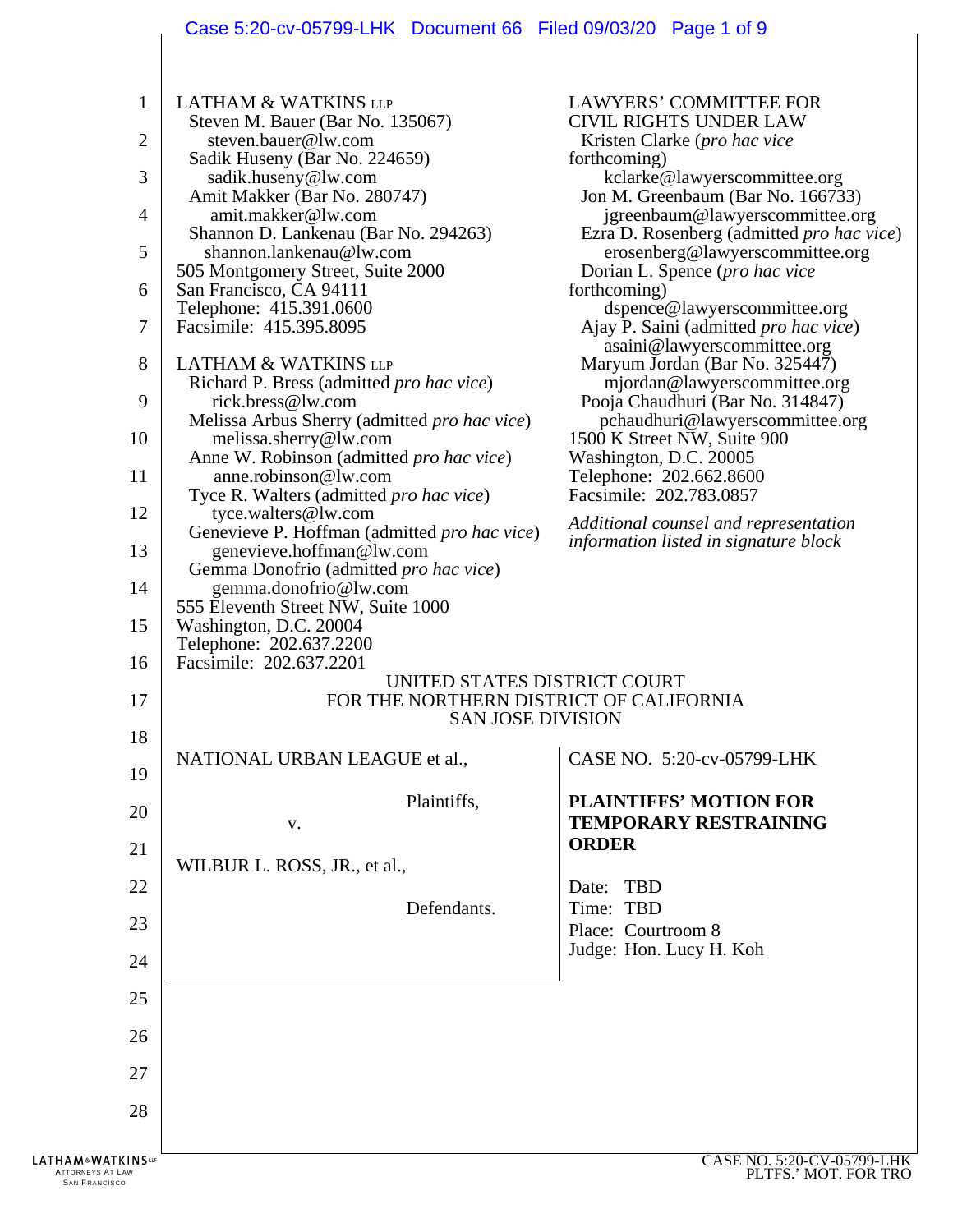### 1 **I. INTRODUCTION**

 $\mathcal{D}_{\mathcal{L}}$ 3 4 5 6 7 8 9 10 11 12 13 Yesterday, Defendants responded to the question the Court posed on August 26 to determine, practically speaking, how far in advance of the September 30 deadline the Court needed to rule on Plaintiffs' motion for a stay and preliminary injunction. Defendants' answer after waiting a full week—was a three-sentence, non-explanation: immediately. According to Defendants, they have already started shutting down the Census count a month before the already accelerated deadline, and in the middle of litigation challenging the legitimacy of that accelerated deadline. In light of this information, Plaintiffs have no recourse but to ask this Court to enter a temporary restraining order ("TRO") to maintain the status quo and to prevent Defendants from taking any further actions to implement the shortened timelines in the August 3, 2020 Rush Plan,<sup>[1](#page-1-0)</sup> until the September 17 hearing on Plaintiffs' pending preliminary injunction motion. Otherwise, Plaintiffs and the public interest will be irreparably harmed by Defendants' unilateral actions even before the parties' mutually agreed briefing schedule is complete.

#### 14 **II. DISCUSSION**

15 16 17 18 19 20 21 22 23 24 25 During the August 26, 2020 Case Management Conference ("CMC"), the Court asked the parties when a ruling on the pending motion for a preliminary injunction was needed in order to provide meaningful relief. Plaintiffs explained that their answer necessarily would depend, in part, on whether and when the Census Bureau intended to wind down its field operations in advance of the September 30, 2020 deadline imposed by the Rush Plan. And counsel for Defendants was unable to provide an answer to that question. The Court accordingly asked Defendants to provide the answer promptly in a separate filing, rejecting their request to delay answering until their opposition brief on Friday, September 4. The Court's order required Defendants to "file a statement identifying when the Census Bureau will begin taking steps to conclude its field operations" by September 2, 2020. Dkt. 45 at 2.

 $\overline{a}$ 

<span id="page-1-0"></span><sup>26</sup> 27 28 <sup>1</sup> The Court asked Defendants what terminology the Census Bureau uses to refer to the April 13 and August 3 Plans, but allowed them to answer that question in their opposition filing due later this week. Plaintiffs accordingly continue to refer to the April 13, 2020 Plan as the "COVID-19 Plan" and the August 3, 2020 Plan as the "Rush Plan," for ease of reference and to remain consistent with prior filings.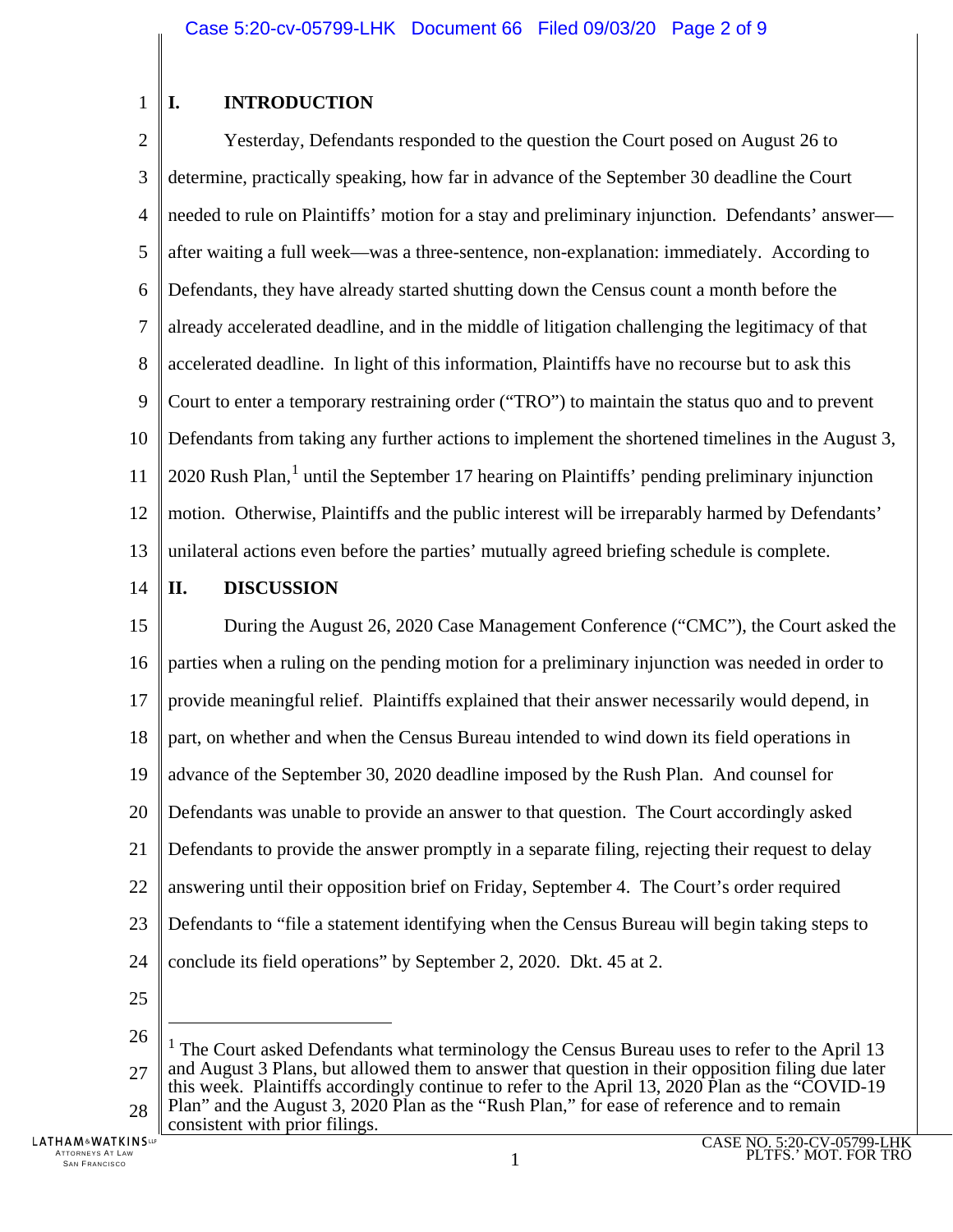### Case 5:20-cv-05799-LHK Document 66 Filed 09/03/20 Page 3 of 9

1  $\mathcal{D}_{\mathcal{L}}$ 3 4 5 6 7 8 Yesterday, Defendants filed a Statement purporting to respond to the Court's question. Dkt. 63 ("Statement"). Defendants' response is a single, three-sentence paragraph telling the Court that (1) "the Census Bureau has already begun taking steps to conclude field operations"; (2) "[t]hose operations are scheduled to be wound-down throughout September by geographic regions based on response rates within those regions"; and (3) "any order by the Court to extend field operations, regardless of whether those operations in a particular geographic location are scheduled to be wound-down by September 30 or by a date before then, could not be implemented at this point without significant costs and burdens to the Census Bureau." *Id.*

9 10 11 Defendants' response is lacking in detail and clarity in crucial respects. But the one thing it makes clear is that the irreparable harm detailed in Plaintiffs' preliminary injunction motion has already begun and, accordingly, more immediate relief is needed.

12 13 14 15 16 17 18 19 20 21 Defendants admit that, sometime before September 2, they had "already" started to conclude field operations. As explained in Plaintiffs' pending motion for a stay and preliminary injunction, those field operations did not even begin in the vast majority of this country until August 9. *See* Dkt. 36, Pls.' Mot. for Stay & Prelim. Injunc. at 10, 18; *see also* Dkt. 36-2, Thompson Decl. ¶ 19. So, according to Defendants, they began taking steps to end field operations in some geographic regions after *only three weeks*. And Defendants say they fully intend to continue winding down such operations "throughout September." Dkt. 63. Immediate relief is needed to prevent the irreparable harm Plaintiffs and the public interest will suffer as a result. *See* Dkt. 36 at 12-13, 17-21, 25-27, 29-32; *see also* Dkt. 36-2, Thompson Decl. ¶¶ 15-20; Dkt. 36-3, Hillygus Decl. ¶¶ 5, 13, 20; Dkt. 36-4, Louis Decl. ¶¶ 16, 18, 20.

22 23 The urgency of this motion is entirely of Defendants' making. The parties had agreed to an expedited preliminary injunction schedule with the September 30 deadline front of mind.

24 25 26 27 Defendants waited a full week after the CMC to inform the Court that they had already started to shut down operations. Defendants presumably knew that before yesterday. And they also knew why the Court was asking: to determine when a decision was needed. If Defendants' answer was essentially going to be "now," they should have informed the Court and Plaintiffs immediately.

28

**LATHAM&WATKINSW** ATTORNEYS AT LAW TORNEYS AT LAW  $\,$  2 and 2 and 2 and 2 and 2 and 2 and 2 and 2 and 2 and 2 and 2 and 2 and 2 and 2 and 2 and 2 and 2 and 2 and 2 and 2 and 2 and 2 and 2 and 2 and 2 and 2 and 2 and 2 and 2 and 2 and 2 and 2 and 2 and 2 a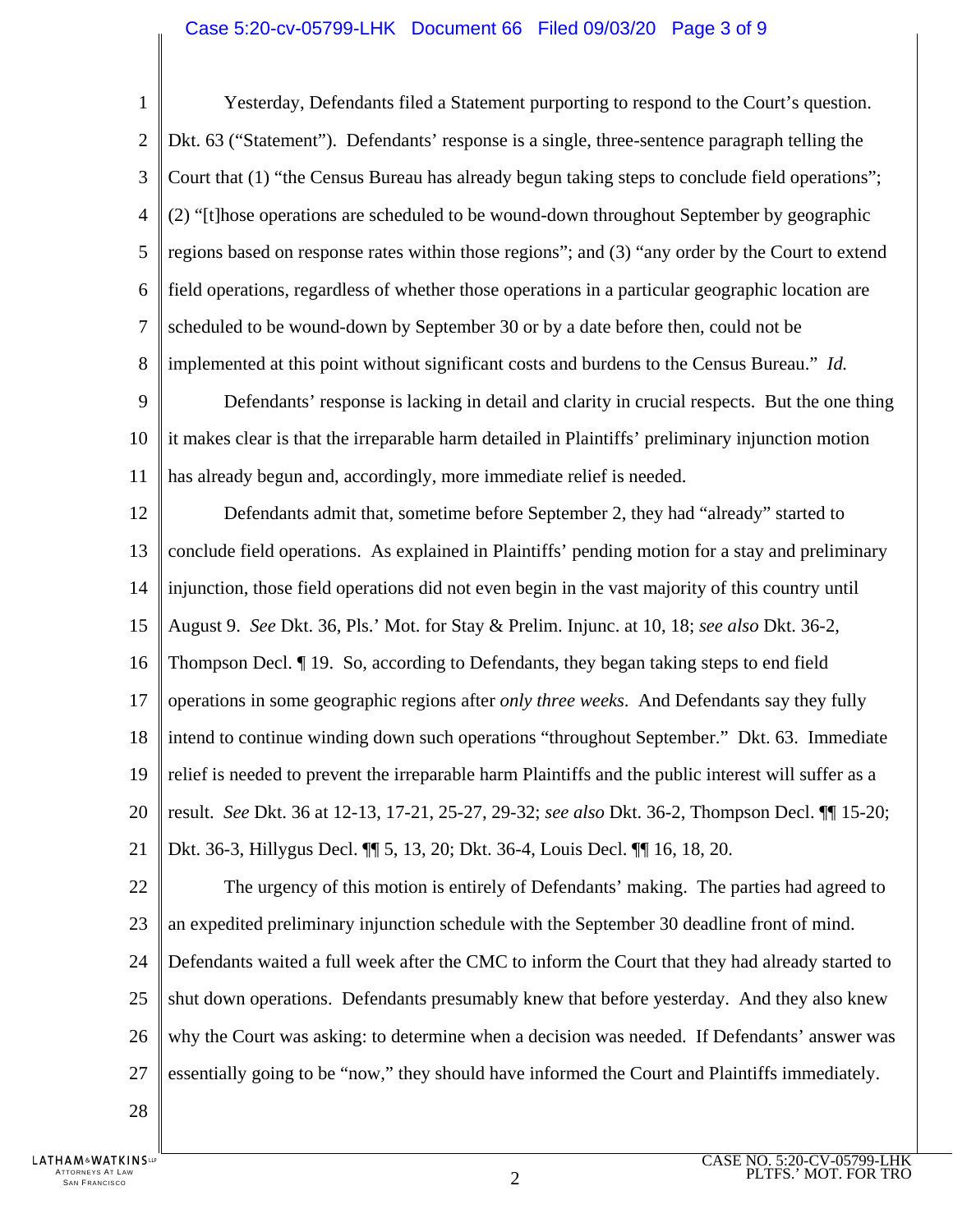## Case 5:20-cv-05799-LHK Document 66 Filed 09/03/20 Page 4 of 9

1  $\mathcal{D}_{\mathcal{L}}$ 3 4 5 6 7 8 9 Nor can Defendants rely on their own failure to provide crucial details to avoid the remedy necessitated by the time crunch they created. The Statement says merely that the Bureau is winding down field operations "by geographic regions based on response rates within those regions." Dkt. 63. But which regions, exactly? What response rate triggers the decision to shut down operations early?<sup>[2](#page-3-0)</sup> How is that response rate calculated? How many visits does an enumerator have to make to a household before the Bureau marks it as complete? Is the Bureau already starting to substitute administrative records and proxy responses for the enumerator contact attempts they ordinarily would make in order to achieve the response rates that will enable it to shut down operations?<sup>[3](#page-3-1)</sup> Defendants provide no answers.

10 11 12 All Plaintiffs know is that Defendants are already starting to close down field operations *a full month* before the already accelerated September 30 deadline. This leaves Plaintiffs with no choice but to ask the Court for a TRO to maintain the status quo during the pendency of the

13 preliminary injunction motion. *See Lamon v. Pliler*, No. CIVS03-0423FCD-CMK-P, 2006 WL

14 120088, at \*1 (E.D. Cal. Jan. 12, 2006) ("The purpose in issuing a temporary restraining order is

15 to preserve the status quo pending a more complete hearing."); *Whitman v. Hawaiian Tug &* 

16 *Barge Corp./Young Bros. Ltd. Salaried Pension Plan*, 27 F. Supp. 2d 1225, 1228 (D. Haw. 1998)

17 ("A temporary restraining order is designed to preserve the status quo until there is an

18 opportunity to hold a hearing on the application for a preliminary injunction."). The reasons

19 preliminary relief is warranted have been briefed, and the standard for issuing a TRO is the same

20 as the standard for a preliminary injunction. *See New Motor Vehicle Bd. of Cal. v. Orrin W. Fox* 

- 21 *Co.*, 434 U.S. 1345, 1347 n.2 (1977); *Stuhlbarg Int'l Sales Co. v. John D. Brush & Co.*, 240 F.3d
- 22 832, 839 n.7 (9th Cir. 2001); *Nacio Sys., Inc. v. Gottlieb*, No. C 07-3481 PJH, 2007 WL
	- 23

 $\overline{a}$ 

<span id="page-3-1"></span>27 28 <sup>3</sup> For example, according to an internal Bureau document recently released by the House Committee on Oversight and Reform, the Bureau intended to make certain "adjustments" to non-<br>response follow up operations in order to meet the Rush Plan's new deadline. See Ex. D at 7. This document also underscores that each passing day intensifies the harm caused by the Bureau's early termination of non-response follow up operations.

<span id="page-3-0"></span><sup>24</sup> 25 26  $2^2$  For example, San Diego has been reported as one of the regions in which the Bureau intends to shut down field operations weeks early. *See* Exs. A, B. Yet, as of today, the non-response follow up completion rate for the San Diego area census office is only 66.0%. *See* Ex. C. The Bureau's own data suggests that most regions are less than 60% complete, and not a single region is marked as "complete." *See* Ex. C.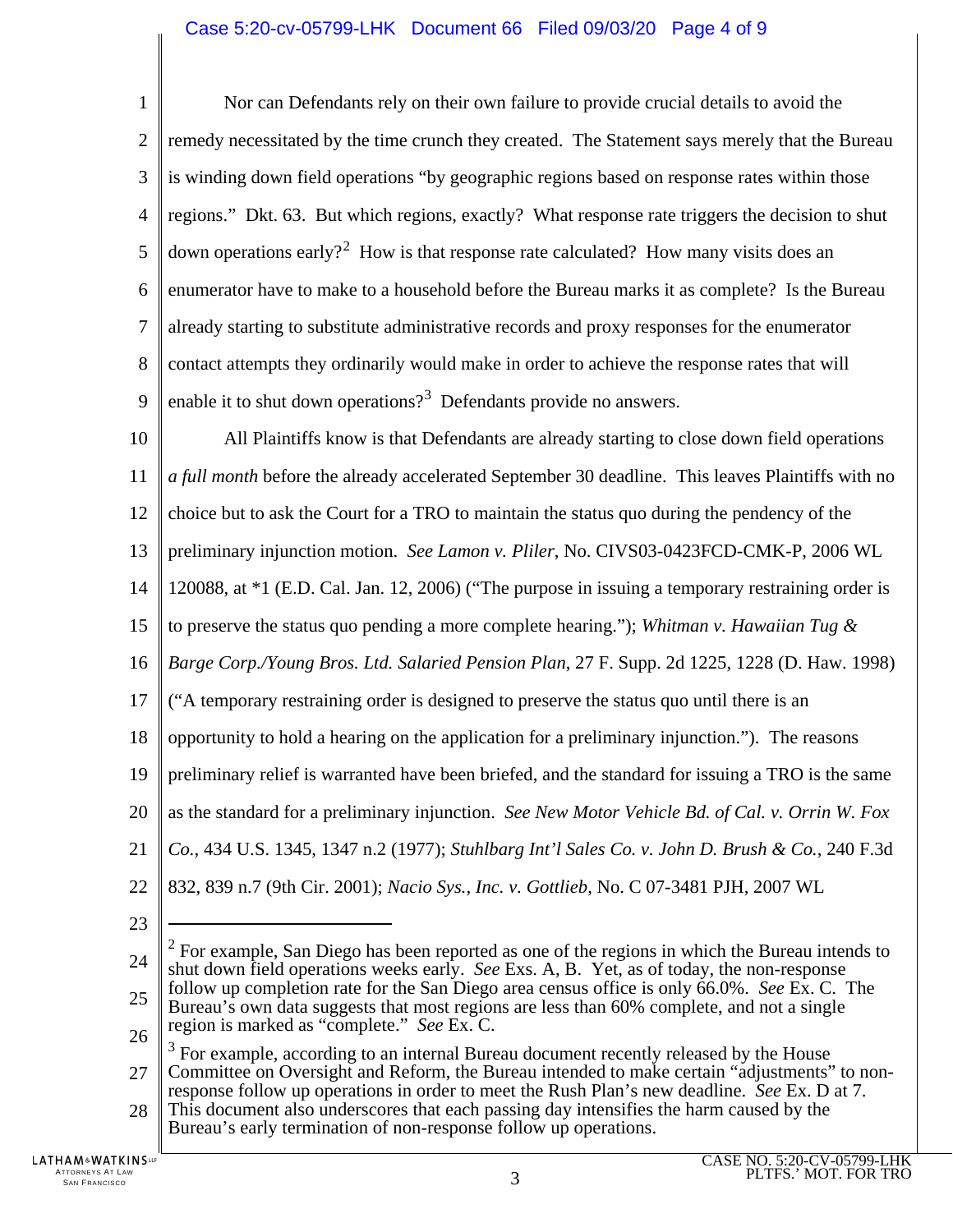<span id="page-4-0"></span>

|                | <b>UV OUTSS LITTLE DOUGHTIGHT OUT THIGH OUTSDIED</b> IT LAND                                                                                                                                                                                                            |                                                                                                     |  |
|----------------|-------------------------------------------------------------------------------------------------------------------------------------------------------------------------------------------------------------------------------------------------------------------------|-----------------------------------------------------------------------------------------------------|--|
| $\mathbf{1}$   |                                                                                                                                                                                                                                                                         | 2238210, at *1 (N.D. Cal. Aug. 1, 2007). In the interest of time, and to avoid duplicative filings, |  |
| $\overline{2}$ | Plaintiffs incorporate their preliminary injunction briefing (Dkts. 36, 37) here as the required                                                                                                                                                                        |                                                                                                     |  |
| 3              | memorandum of points and authorities (Local Rule $65-1(a)(2)$ ), and remain available for a                                                                                                                                                                             |                                                                                                     |  |
| $\overline{4}$ | hearing or any further proceeding at the Court's convenience.                                                                                                                                                                                                           |                                                                                                     |  |
| 5              | Plaintiffs' counsel provided Defendants' counsel with notice earlier today that Plaintiffs                                                                                                                                                                              |                                                                                                     |  |
| 6              | would be filing this TRO motion. <sup>4</sup>                                                                                                                                                                                                                           |                                                                                                     |  |
| 7              |                                                                                                                                                                                                                                                                         |                                                                                                     |  |
| 8              | Dated: September 3, 2020                                                                                                                                                                                                                                                | <b>LATHAM &amp; WATKINS LLP</b>                                                                     |  |
| 9              |                                                                                                                                                                                                                                                                         | By: /s/ Melissa Arbus Sherry                                                                        |  |
| 10             |                                                                                                                                                                                                                                                                         | Melissa Arbus Sherry                                                                                |  |
| 11             |                                                                                                                                                                                                                                                                         | Steven M. Bauer (Bar No. 135067)<br>steven.bauer@lw.com                                             |  |
| 12             |                                                                                                                                                                                                                                                                         | Sadik Huseny (Bar No. 224659)<br>sadik.huseny@lw.com                                                |  |
| 13             |                                                                                                                                                                                                                                                                         | Amit Makker (Bar No. 280747)                                                                        |  |
| 14             |                                                                                                                                                                                                                                                                         | amit.makker@lw.com<br>Shannon D. Lankenau (Bar. No. 294263)                                         |  |
|                |                                                                                                                                                                                                                                                                         | shannon.lankenau@lw.com<br><b>LATHAM &amp; WATKINS LLP</b>                                          |  |
| 15             |                                                                                                                                                                                                                                                                         | 505 Montgomery Street, Suite 2000                                                                   |  |
| 16             |                                                                                                                                                                                                                                                                         | San Francisco, CA 94111<br>Telephone: 415.391.0600                                                  |  |
| 17             |                                                                                                                                                                                                                                                                         | Facsimile: 415.395.8095                                                                             |  |
| 18             |                                                                                                                                                                                                                                                                         | Richard P. Bress (admitted pro hac vice)<br>rick.bress@lw.com                                       |  |
| 19             |                                                                                                                                                                                                                                                                         | Melissa Arbus Sherry (admitted pro hac vice)                                                        |  |
| 20             |                                                                                                                                                                                                                                                                         | melissa.sherry@lw.com<br>Anne W. Robinson (admitted pro hac vice)                                   |  |
|                |                                                                                                                                                                                                                                                                         | anne.robinson@lw.com<br>Tyce R. Walters (admitted pro hac vice)                                     |  |
| 21             |                                                                                                                                                                                                                                                                         | tyce.walters@lw.com<br>Genevieve P. Hoffman (admitted pro hac vice)                                 |  |
| 22             |                                                                                                                                                                                                                                                                         | genevieve.hoffman@lw.com                                                                            |  |
| 23             |                                                                                                                                                                                                                                                                         | Gemma Donofrio (admitted pro hac vice)<br>gemma.donofrio@lw.com                                     |  |
| 24             |                                                                                                                                                                                                                                                                         | <b>LATHAM &amp; WATKINS LLP</b><br>555 Eleventh Street NW, Suite 1000                               |  |
| 25             |                                                                                                                                                                                                                                                                         | Washington, D.C. 20004                                                                              |  |
| 26             |                                                                                                                                                                                                                                                                         | Telephone: 202.637.2200<br>Facsimile: 202.637.2201                                                  |  |
| 27             |                                                                                                                                                                                                                                                                         |                                                                                                     |  |
| 28             | <sup>4</sup> The New Parties added in the First Amended Complaint are signatories to this TRO motion<br>but, consistent with the parties' joint stipulation, Plaintiffs do not and will not rely on them for<br>allegations of harm or injury or for any other purpose. |                                                                                                     |  |
|                |                                                                                                                                                                                                                                                                         |                                                                                                     |  |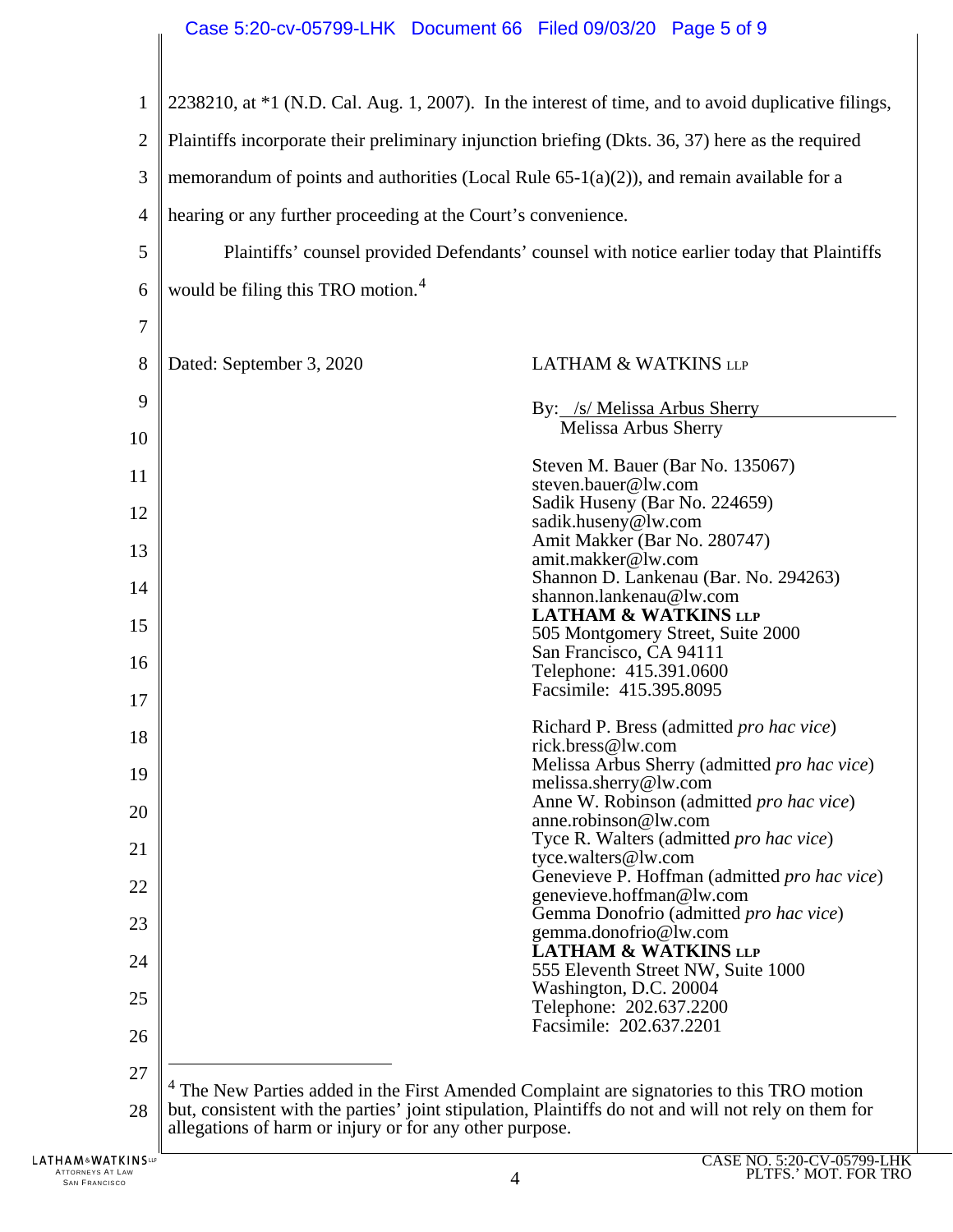| $\mathbf{1}$   |                          |                                                                                                 |
|----------------|--------------------------|-------------------------------------------------------------------------------------------------|
|                |                          |                                                                                                 |
| $\overline{c}$ |                          | Attorneys for Plaintiffs National Urban League;<br>League of Women Voters; Black Alliance for   |
| 3              |                          | Just Immigration; Harris County, Texas; King<br>County, Washington; City of San Jose,           |
| 4              |                          | California; Rodney Ellis; Adrian Garcia; and<br>the NAACP                                       |
| 5              | Dated: September 3, 2020 | By: /s/ Jon M. Greenbaum<br>Kristen Clarke (pro hac vice forthcoming)                           |
| 6              |                          | kclarke@lawyerscommittee.org<br>Jon M. Greenbaum (Bar No. 166733)                               |
| 7              |                          | jgreenbaum@lawyerscommittee.org<br>Ezra D. Rosenberg (admitted pro hac vice)                    |
| 8              |                          | erosenberg@lawyerscommittee.org                                                                 |
| 9              |                          | Dorian L. Spence (pro hac vice forthcoming)                                                     |
|                |                          | dspence@lawyerscommittee.org<br>Maryum Jordan (pro hac vice forthcoming)                        |
| 10<br>11       |                          | mjordan@lawyerscommittee.org                                                                    |
|                |                          | Ajay Saini (admitted pro hac vice)<br>asaini@lawyerscommitee.org                                |
| 12             |                          | Pooja Chaudhuri (Bar No. 314847)                                                                |
| 13             |                          | pchaudhuri@lawyerscommittee.org<br><b>LAWYERS' COMMITTEE FOR CIVIL</b>                          |
| 14             |                          | <b>RIGHTS UNDER LAW</b>                                                                         |
|                |                          | 1500 K Street NW, Suite 900                                                                     |
| 15             |                          | Washington, DC 20005<br>Telephone: 202.662.8600                                                 |
| 16             |                          | Facsimile: 202.783.0857                                                                         |
| 17             |                          | Attorneys for Plaintiffs National Urban League;<br>City of San Jose, California; Harris County, |
| 18             |                          | Texas; League of Women Voters; King County,                                                     |
| 19             |                          | Washington; Black Alliance for Just<br>Immigration; Rodney Ellis; Adrian Garcia; the            |
| 20             |                          | NAACP; and Navajo Nation                                                                        |
| 21             |                          | Wendy R. Weiser (admitted pro hac vice)<br>weiserw@brennan.law.nyu.edu                          |
| 22             |                          | Thomas P. Wolf (admitted pro hac vice)<br>wolf@brennan.law.nyu.edu                              |
| 23             |                          | Kelly M. Percival (admitted pro hac vice)<br>percivalk@brennan.law.nyu.edu                      |
| 24             |                          | <b>BRENNAN CENTER FOR JUSTICE</b><br>120 Broadway, Suite 1750                                   |
| 25             |                          | New York, NY 10271                                                                              |
| 26             |                          | Telephone: 646.292.8310<br>Facsimile: 212.463.7308                                              |
| 27             |                          | Attorneys for Plaintiffs National Urban League;                                                 |
| 28             |                          | City of San Jose, California; Harris County,<br>Texas; League of Women Voters; King County,     |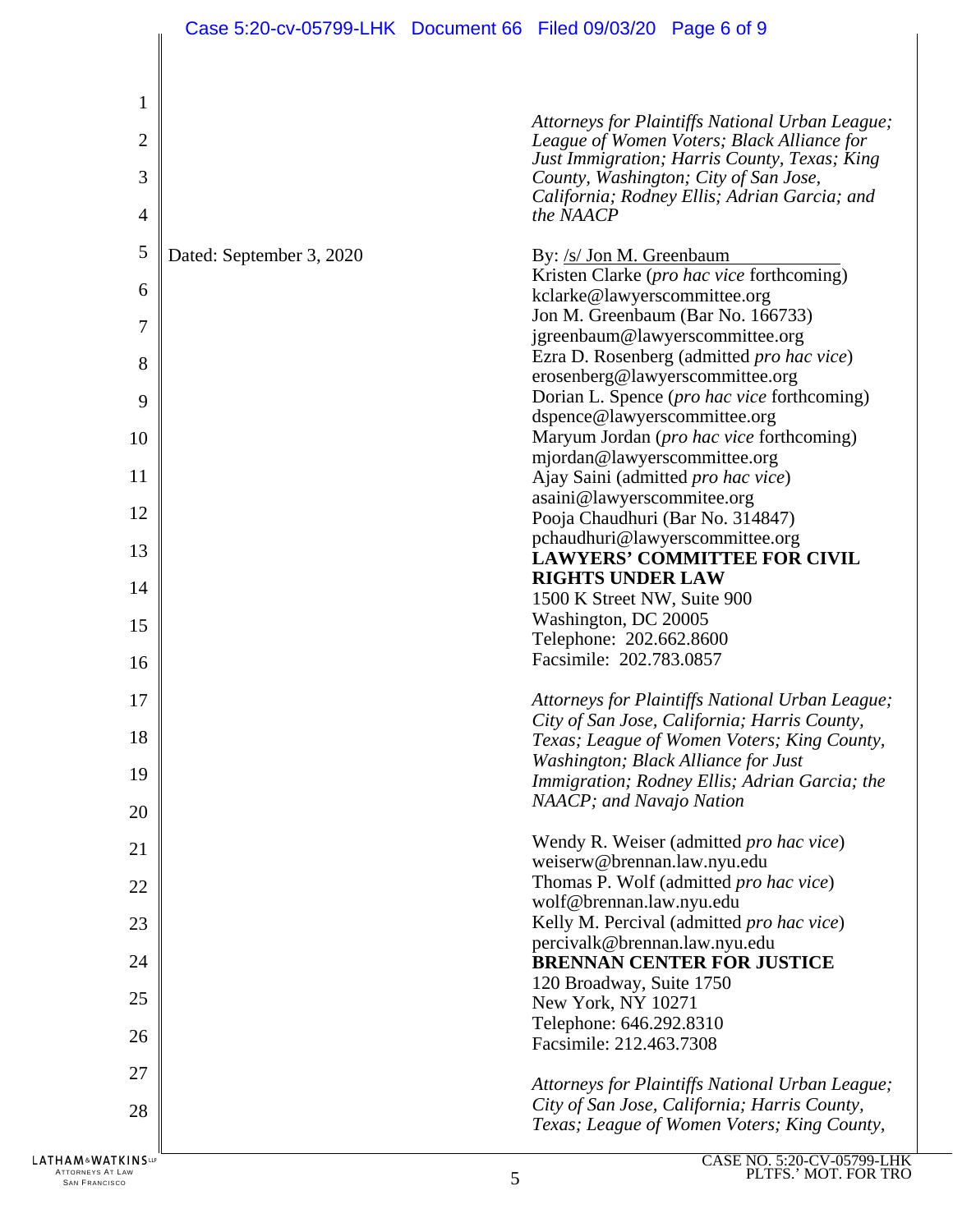|                   | Case 5:20-cv-05799-LHK Document 66 Filed 09/03/20 Page 7 of 9 |                                                                                         |                                                                                      |
|-------------------|---------------------------------------------------------------|-----------------------------------------------------------------------------------------|--------------------------------------------------------------------------------------|
|                   |                                                               |                                                                                         |                                                                                      |
| 1<br>2            |                                                               | NAACP; and Navajo Nation                                                                | Washington; Black Alliance for Just<br>Immigration; Rodney Ellis; Adrian Garcia; the |
| 3                 |                                                               |                                                                                         |                                                                                      |
| $\overline{4}$    |                                                               | Mark Rosenbaum (Bar No. 59940)<br>mrosenbaum@publiccounsel.org<br><b>PUBLIC COUNSEL</b> |                                                                                      |
| 5                 |                                                               | 610 South Ardmore Avenue                                                                |                                                                                      |
| 6                 |                                                               | Los Angeles, California 90005<br>Telephone: 213.385.2977<br>Facsimile: 213.385.9089     |                                                                                      |
| 7                 |                                                               |                                                                                         |                                                                                      |
| 8                 |                                                               |                                                                                         | Attorneys for Plaintiff City of San Jose                                             |
| 9                 |                                                               | Doreen McPaul, Attorney General<br>$d$ mcpaul@nndoj.org                                 |                                                                                      |
| 10                |                                                               |                                                                                         | Jason Searle (pro hac vice forthcoming)                                              |
|                   |                                                               | jasearle@nndoj.org                                                                      | NAVAJO NATION DEPARTMENT OF                                                          |
| 11                |                                                               | <b>JUSTICE</b>                                                                          |                                                                                      |
| 12                |                                                               | P.O. Box 2010<br>Window Rock, AZ 86515                                                  |                                                                                      |
| 13                |                                                               | Telephone: (928) 871-6345                                                               |                                                                                      |
| 14                |                                                               | <b>Attorneys for Navajo Nation</b>                                                      |                                                                                      |
| 15                | Dated: September 3, 2020                                      | By: /s/ Danielle Goldstein                                                              |                                                                                      |
| 16                |                                                               | mike.feuer@lacity.org                                                                   | Michael N. Feuer (Bar No. 111529)                                                    |
| 17                |                                                               |                                                                                         | Kathleen Kenealy (Bar No. 212289)                                                    |
|                   |                                                               | kathleen.kenealy@lacity.org                                                             | Danielle Goldstein (Bar No. 257486)                                                  |
| 18                |                                                               | danielle.goldstein@lacity.org                                                           |                                                                                      |
| 19                |                                                               | Michael Dundas (Bar No. 226930)<br>mike.dundas@lacity.org                               |                                                                                      |
| 20                |                                                               |                                                                                         | <b>CITY ATTORNEY FOR THE CITY OF</b>                                                 |
| 21                |                                                               | <b>LOS ANGELES</b><br>200 N. Main Street, 8th Floor                                     |                                                                                      |
|                   |                                                               | Los Angeles, CA 90012                                                                   |                                                                                      |
| 22                |                                                               | Telephone: 213.473.3231                                                                 |                                                                                      |
| 23                |                                                               | Facsimile: 213.978.8312                                                                 |                                                                                      |
| 24                |                                                               |                                                                                         | Attorneys for Plaintiff City of Los Angeles                                          |
| 25                | Dated: September 3, 2020                                      | By: /s/ Michael Mutalipassi                                                             |                                                                                      |
| 26                |                                                               | legalwebmail@ci.salinas.ca.us                                                           | Christopher A. Callihan (Bar No. 203010)                                             |
| 27                |                                                               | michaelmu@ci.salinas.ca.us                                                              | Michael Mutalipassi (Bar No. 274858)                                                 |
|                   |                                                               | <b>CITY OF SALINAS</b>                                                                  |                                                                                      |
| 28                |                                                               | 200 Lincoln Avenue                                                                      |                                                                                      |
| LATHAM&WATKINSLIP |                                                               |                                                                                         | CASE NO. 5:20-CV-05799-LH                                                            |

ATTORNEYS AT LAW  $6$  San Francisco 6  $6$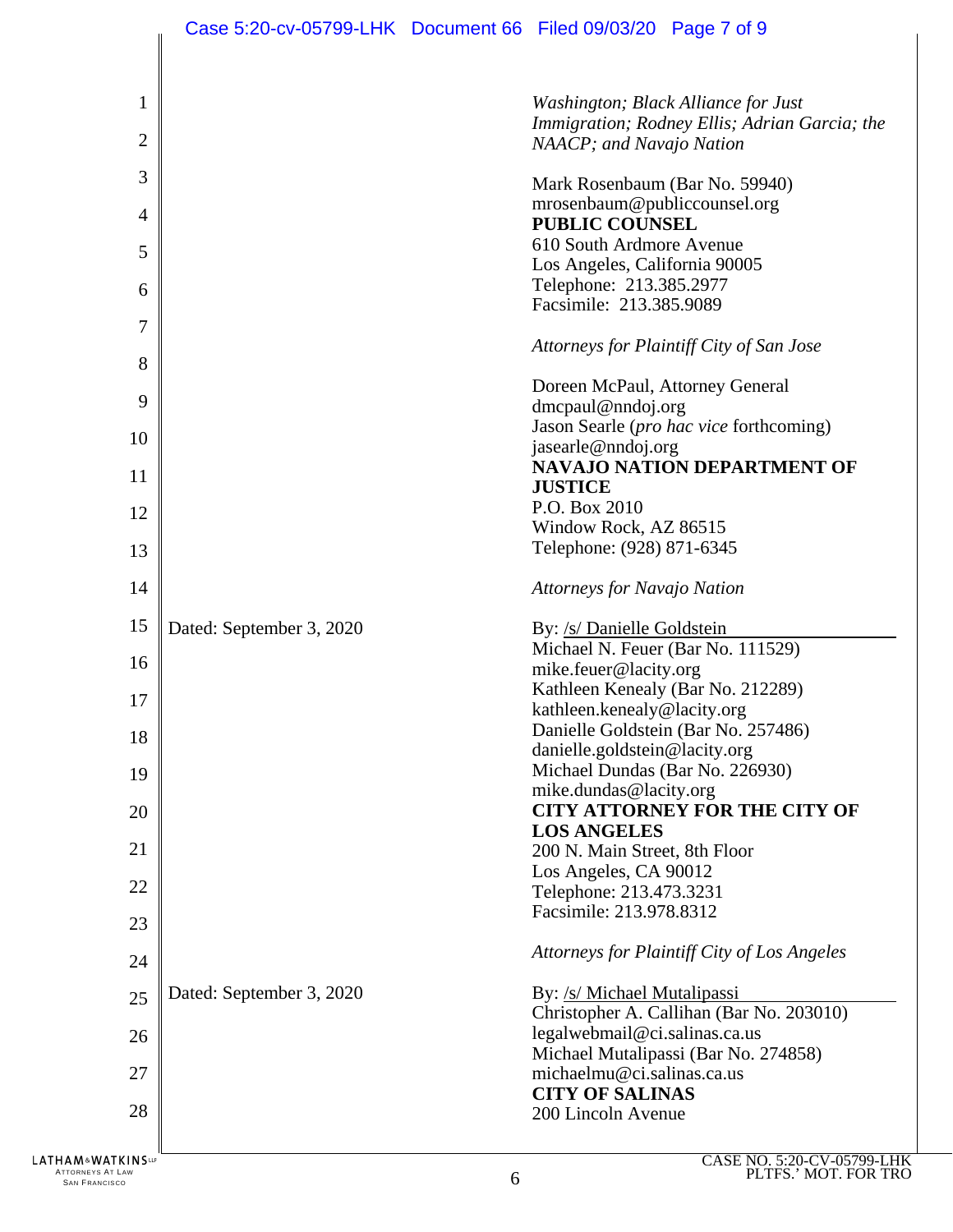|                             | Case 5:20-cv-05799-LHK Document 66 Filed 09/03/20 Page 8 of 9 |                                                        |                                           |
|-----------------------------|---------------------------------------------------------------|--------------------------------------------------------|-------------------------------------------|
| 1                           |                                                               | Salinas, CA 93901                                      |                                           |
| $\overline{2}$              |                                                               | Telephone: 831.758.7256<br>Facsimile: 831.758.7257     |                                           |
| 3                           |                                                               |                                                        | Attorneys for Plaintiff City of Salinas   |
| $\overline{4}$              | Dated: September 3, 2020                                      | By: /s/ Rafey S. Balabanian                            |                                           |
|                             |                                                               | rbalabanian@edelson.com                                | Rafey S. Balabanian (Bar No. 315962)      |
| 5                           |                                                               | Lily E. Hough (Bar No. 315277)                         |                                           |
| 6                           |                                                               | lhough@edelson.com<br><b>EDELSON P.C.</b>              |                                           |
| 7                           |                                                               | 123 Townsend Street, Suite 100                         |                                           |
| 8                           |                                                               | San Francisco, CA 94107<br>Telephone: 415.212.9300     |                                           |
| 9                           |                                                               | Facsimile: 415.373.9435                                |                                           |
|                             |                                                               |                                                        | Rebecca Hirsch (pro hac vice forthcoming) |
| 10                          |                                                               |                                                        | rebecca.hirsch2@cityofchicago.org         |
| 11                          |                                                               | <b>CITY OF CHICAGO</b>                                 | <b>CORPORATION COUNSEL FOR THE</b>        |
| 12                          |                                                               | Mark A. Flessner                                       |                                           |
| 13                          |                                                               | Stephen J. Kane<br>121 N. LaSalle Street, Room 600     |                                           |
|                             |                                                               | Chicago, IL 60602                                      |                                           |
| 14                          |                                                               | Telephone: (312) 744-8143<br>Facsimile: (312) 744-5185 |                                           |
| 15                          |                                                               |                                                        |                                           |
| 16                          |                                                               |                                                        | Attorneys for Plaintiff City of Chicago   |
| 17                          | Dated: September 3, 2020                                      | By: /s/ Donald R. Pongrace                             |                                           |
| 18                          |                                                               |                                                        | Donald R. Pongrace (pro hac vice pending) |
| 19                          |                                                               | dpongrace@akingump.com<br><b>LLP</b>                   | AKIN GUMP STRAUSS HAUER & FELD            |
| 20                          |                                                               | 2001 K St., N.W.                                       |                                           |
| 21                          |                                                               | Washington, D.C. 20006<br>Telephone: (202) 887-4000    |                                           |
| 22                          |                                                               | Facsimile: 202-887-4288                                |                                           |
|                             |                                                               |                                                        | Dario J. Frommer (Bar No. 161248)         |
| 23                          |                                                               | dfrommer@akingump.com                                  |                                           |
| 24                          |                                                               | <b>LLP</b>                                             | <b>AKIN GUMP STRAUSS HAUER &amp; FELD</b> |
| 25                          |                                                               | Los Angeles, CA 90067-6022                             | 1999 Avenue of the Stars, Suite 600       |
| 26                          |                                                               | Phone: 213.254.1270                                    |                                           |
| 27                          |                                                               | Fax: 310.229.1001                                      |                                           |
|                             |                                                               |                                                        | Attorneys for Plaintiff Gila River Indian |
| 28                          |                                                               | Community                                              |                                           |
| <b>LATHAM&amp;WATKINSLP</b> |                                                               |                                                        | CASE NO. 5:20-CV-05799-1                  |

ATTORNEYS AT LAW **ATTORNEYS AT LAW AND SAN FRANCISCO** THE SAN FRANCISCO **7**